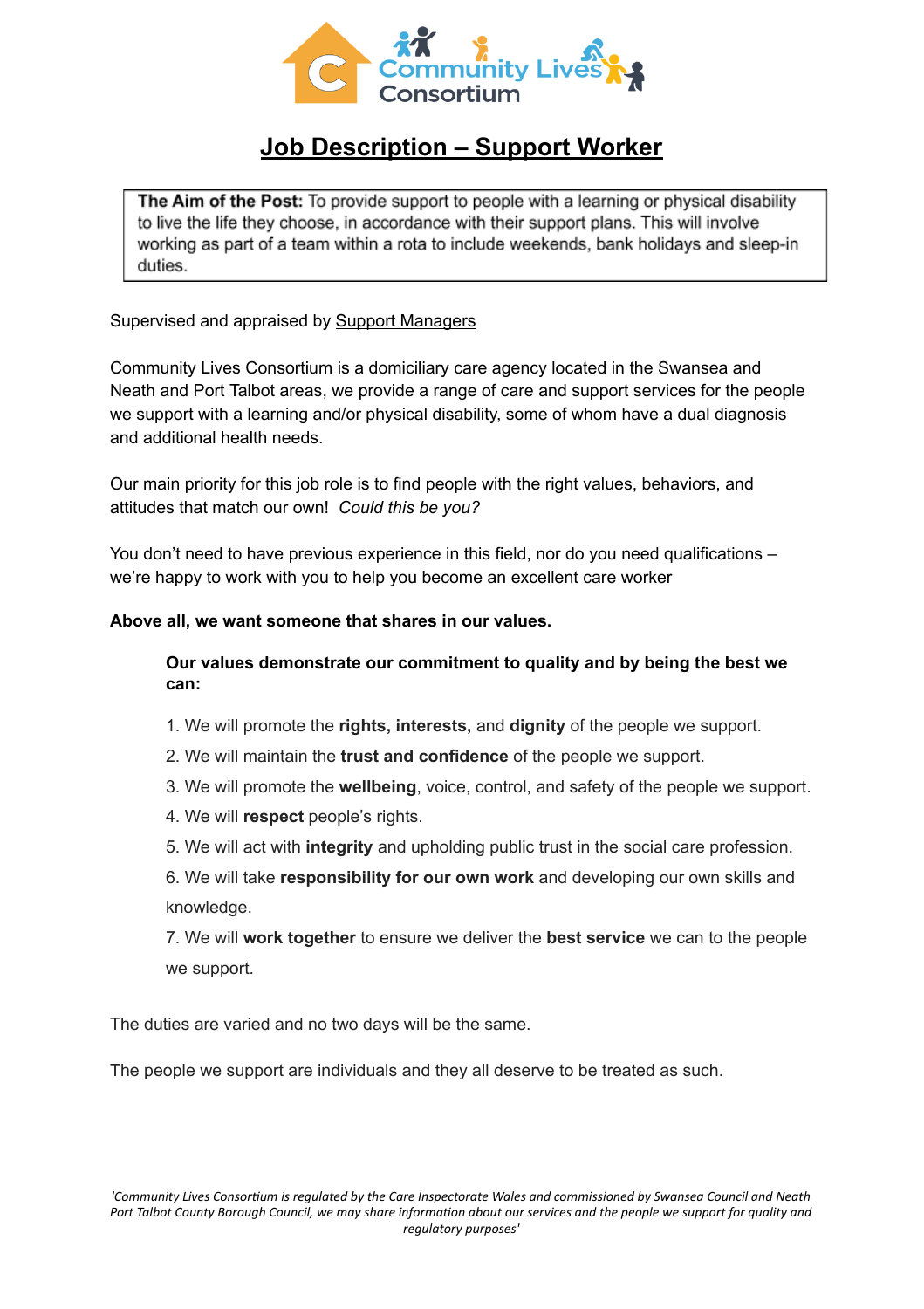As a general guide, duties may include:

- providing support with personal and physical care needs,
- management and administration of medication,
- support to complete daily living tasks,
- managing individuals' tenancy agreements and security,
- record keeping,
- attendance at health appointments,
- liaising with external professionals
- cooperating with managers and colleagues to undertake any reasonable task, duty or request commensurate with the role of a Support Worker.

We also support people to take part in a wide range of activities relating to special interests that support their health and wellbeing, and in doing so, we assist the development and maintaining of friendships.

Some of the interests may include: Participating in arts and crafts, watching the footie, drama, musical evenings, gardening, shopping trips, social occasions, holidays and attending and contributing to Time 2 Meet activities.

## **Compliance and Policies:**

.

You will be required to comply with:

- o Your terms and conditions of employment.
- o The Consortium's Staff Code of Conduct.
- o Social Care Wales' Code of Professional Practice for Social Care.
- $\circ$  General Data Protection Regulations (GDPR) and the Data Protection Act 1998 when handling and storing data.
- o Health & Safety Regulations, ensuring Risk Assessments are undertaken, recorded, and regularly reviewed.
- o Consortium Policies and procedures.

## **Personal development and organisational success:**

You will be required to:

- $\circ$  Participate in any training, learning and development activities to help perform your role effectively, this includes on-line learning before and during your employment.
- o Contribute to and participate in supervision and appraisal sessions.
- $\circ$  Contribute to the process of service improvement and organisational development.
- o Attend, contribute to and actively participate in meetings.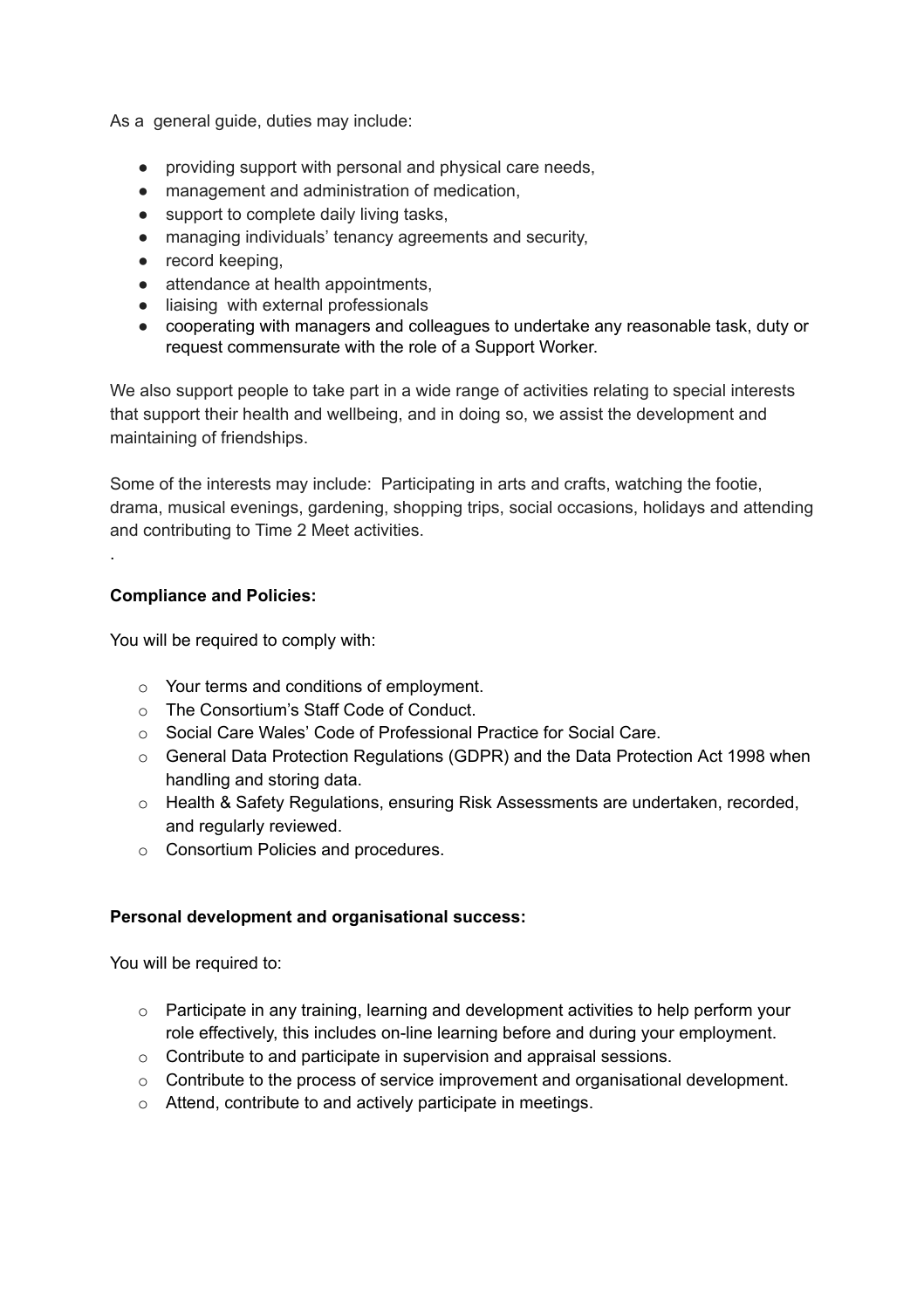

# **Person Specification – Support Worker**

It is anticipated that candidates will bring various relevant employment and life experiences to the role. However, except where indicated as Desirable, the Consortium considers the following qualities and skills to be essential for effective performance in the role.

## Qualification

- $\circ$  Must have a commitment to undertaking all Pre-Employment training, Induction training and ongoing training and personal development for the post.
- o Must have a commitment to achieving QCF Level 2, Health & Social Care and all other relevant qualifications and standards as required by Social Care Wales.

## **Skills**

- **o** Domestic and home maintenance skills, including cooking, cleaning, laundry etc.
- **o** Able to work on own initiative
- **o** Able to work as part of a team
- o Able to support people with learning disabilities in a flexible and safe environment.
- o Able to respond to the emotional needs of people we support.
- $\circ$  Able to support people to make and maintain contacts in the local community.
- o Able to communicate effectively verbally and in writing.
- o Able to support people to manage their household budget.
- **o** Demonstrates a commitment to developing I.T. skills and using technology to:
	- Use email
	- Use the Internet
	- View, update and create simple and accessible documents

## Desirable:

o The ability to communicate in Welsh.

## **Personal Characteristics**

- o Committed to promoting the values and beliefs of all people, treating them as equals regardless of perceived disabilities and differences.
- o Must be non-judgemental when working with the people we support.
- o Does not discuss or share any confidential information with anybody other than those entitled to receive it.
- o Has the ability to remain calm and patient in difficult or stressful situations.
- o Has the ability to respond effectively in an emergency.
- o Must be reliable and dependable.
- o Must be committed to ongoing personal and professional development.
- o Must be flexible to respond to the changing needs of the people we support and the organisation.

'Community Lives Consortium is regulated by the Care Inspectorate Wales and commissioned by Swansea Council and Neath Port Talbot County Borough Council, we may share information about our services and the people we support for quality and *regulatory purposes'*